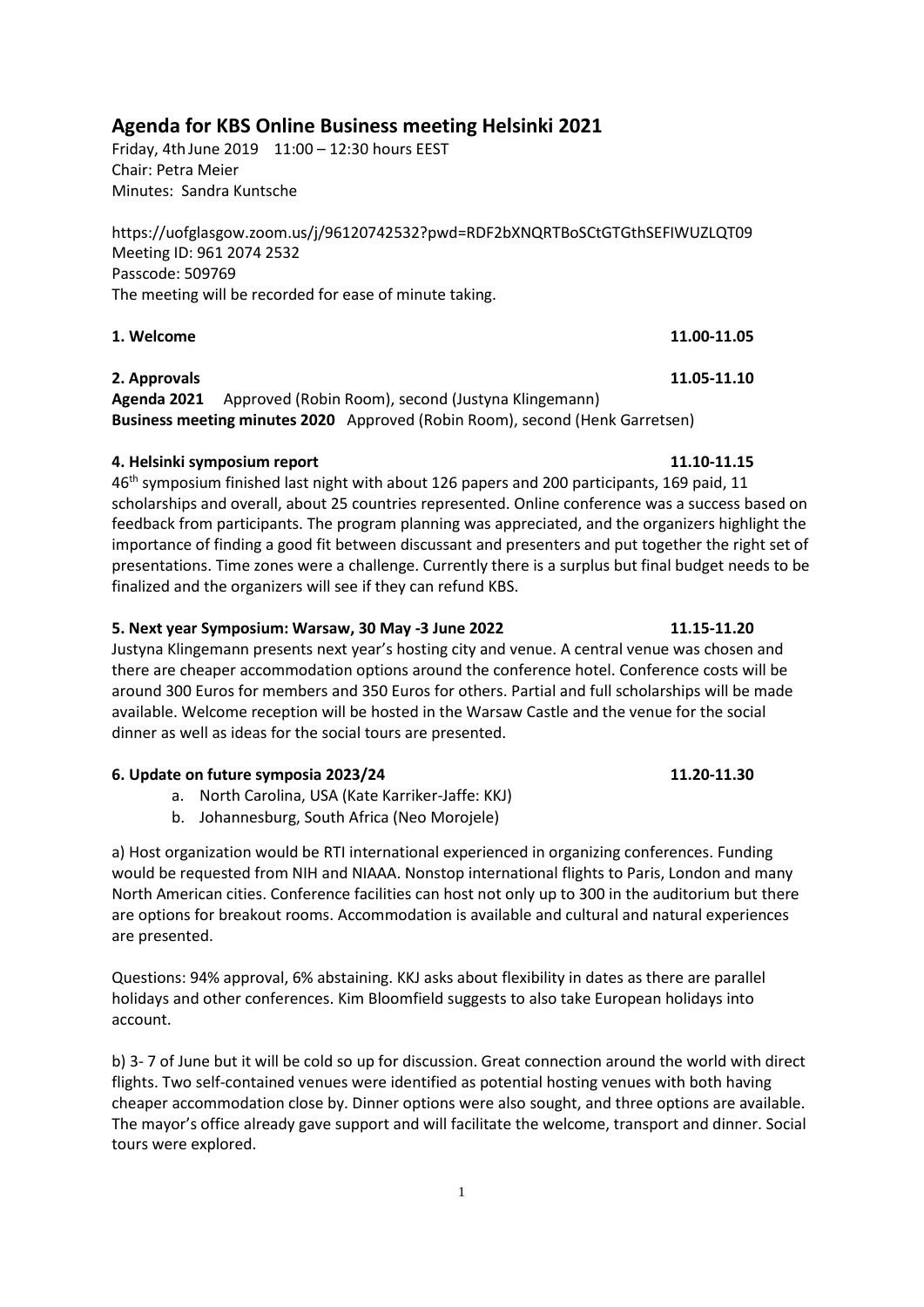Questions: Appraisal. Questions around the security situation in Johannesburg. This is the reason of the self-contained venues and travel would be escorted, if necessary, as a service from the mayor's office. Organizers also request if there a possibility of changing the dates. Indicative vote as the final will be next year. Accepting the venue 79% acceptance, 18% abstaining. Remark from the membership that all members should be asked not only those attending especially if the plan is to move dates from June to March.

## **7. Alcohol Industry Conflict of Interest -** Proposal for by-law amendment (Petra Meier) **11.30-11.50**

Discussion around employees / representatives from the alcohol industry, not researchers having received funding from the industry. With suggestion to start the process here and charge the COI committee with closing the loopholes in any COI statements in time for the next conference. For the present conference it was impossible to prohibit industry representatives from presenting and or attending.

Attendance is also seen as problematic as preliminary work is shared in the uploaded papers and presentations, and it could create difficulties to share with industry prior publication.

Three votes are brought forward:

- 1. Who can be a member, attend and present with two options (cannot or can attend)
- 2. COI declaration moving from website to by-laws
- 3. COI Committee to review, police and monitor CoI
- 4.

Remark from the membership (Pia Mäkelä) that these changes need to be made in the bylaws to allow refusal of abstracts and or participants as otherwise upload of work should be made available. Wording of the proposed bylaw change is presented to the membership and was circulated previously.

Robin Room favors attendance as KBS are public meetings and putting it in the bylaws will likely make a promise to the membership we may not be able to live up to.

Discussion about whether all science should be open and not behind closed doors, but upload of draft papers should be kept voluntary as usually only 2/3 of papers are uploaded.

Kim Bloomfield supports Robin's suggestions and that industry groups will likely change to counteract the move.

Several members disagree with this opinion as these difficulties need to be overcome because may find it uncomfortable presenting unpublished work when industry is present, KBS may lose parts of the membership.

Vote results (43 attendees)

- By law option 8a industry not attending on top of not being eligible to be a member or present: 80% in favor, 10% No, 10% abstain. Given the clear vote we will not vote on b (attending)
- By law 9 requires COI Declarations: 95% in favor
- By law 10 establishes a COI committee to advise and monitor: 92% in favor and 8% abstain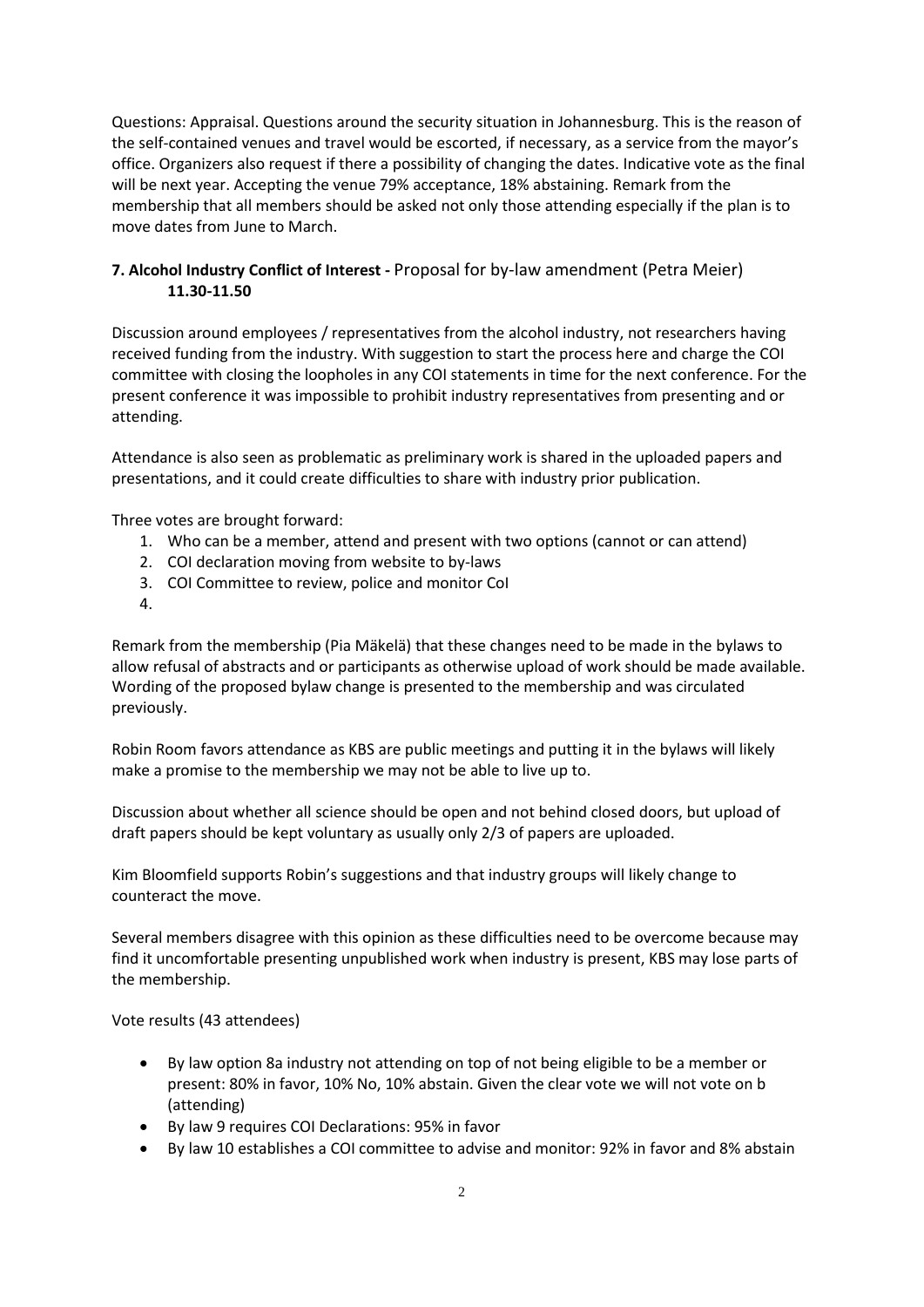Working group is formed consisting of Peter Miller, Niamh Fitzgerald, Taisia Huckle, Joanna Reynolds.

Petra Meier thanks the group of people who have contributed to this change in bylaws and surrounding discussions.

## **8. Brief reports 11.50-12.15**

## **- Treasurer's report & growth of membership (Elin Bye)**

5780 Euros in Membership fees with a balance of Euro 34'240 but KBS currently has only 130 members (including 19 new members)

## -- **O-J Skog award committee (Taisia Huckle)**

Committee is thanked and a call for new members goes out as Taisia Huckle is leaving as the chair and the committee needs new members.

This year's submission included 11 applications (10 from high income countries). Sarah Callinan and Giovanni Aresi volunteered for the committee., Michael Livingston and Gillian Shorter express interest.

## **-- KBS Elections 2021 (Florian Labhart)**

Election committee consisted of Sawitri Assanangkornchai, Henk Garretsen and Florian Labhart. 130 members received the ballot and 81 completed (62%) Results:

- President elect: Justyna Klingemann
- Vice President: Neo Morojele
- CoCom members: Surasak Chaiyasong, Pia Mäkelä, Catherine Paradis, Gillian Shorter

**-- Website and Social Media (WSM) Working Group** (needs volunteers!)

Petra Meier will email out a list of committee options and this will be part of it.

**-- Webmaster (nothing to report)**

### **-- New KBS award (Robin Room/Neo Morojele)**

Neo Morojele acted as chair, Robin Room and Guilherme Borges were remaining members and Franca Beccaria and Kate Graham will join next year

### **9. IJADR (Anne-Marie Laslett/Neo Morojele) 12.15-12.25**

Anne-Marie Laslett presents the current situation of the Journal and the proposed changes to the bylaws.

By-law 20 to make IJADR the official journal of the society

By-law 21 low and middle income, ECR researcher fees would be covered by KBS in the context of an allotment of funds to be decided by the CoCom

Discussion whether this will be an indicative vote and the vote will be presented to the larger membership or not. Robin Room explains that the business meeting is the location for making definite decisions.

There are questions regarding the definite sum requested and whether ECR / LAMI country support could be limited to members. Anne-Marie Laslett sees it as general support, not support to the KBS membership only.

After discussion, the amount was left open to accommodate the different financial situation of the society. The operationalisation and deciding on set amount or what we can afford year on year will sit with the Co-com.

Vote results (36 attendees at the time)

- By-law 20: 84% in favour, 10% no, 6% abstain
- By-law 21: 6% abstain, 81% in favour and 13% no